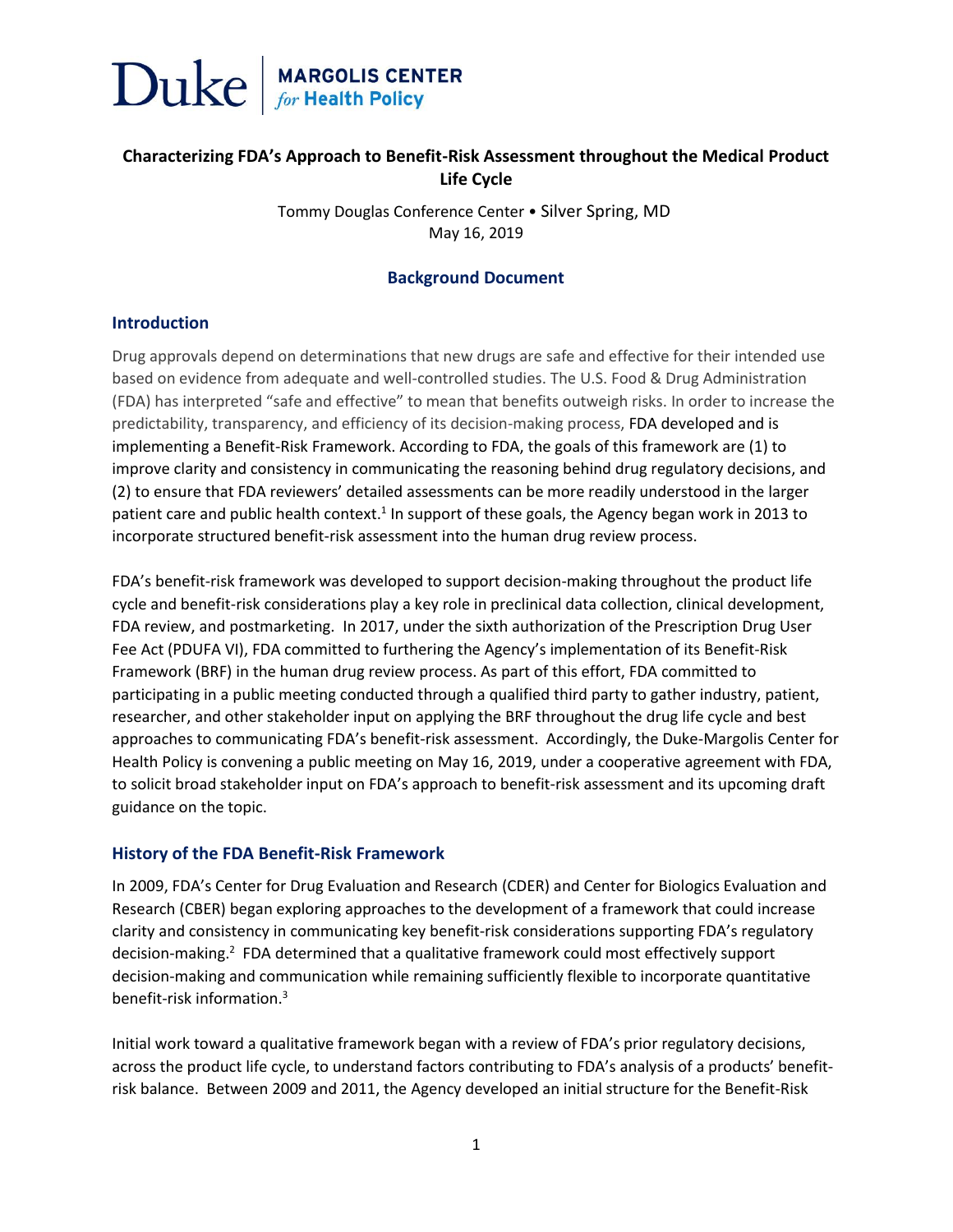# Duke **MARGOLIS CENTER**<br>for Health Policy

Framework, which was subsequently piloted within review divisions beginning in 2012. Following continued refinement of the Benefit-Risk Framework under PDUFA V and PDUFA VI, FDA began in 2017 to systematically integrate the Benefit-Risk Framework into the drug review process for New Drug Applications (NDAs), Biologics Licensing Applications (BLAs), and many types of efficacy supplements.<sup>4</sup>

The Benefit-Risk Framework (Figure 1)<sup>5</sup> consists of Benefit-Risk Dimensions (Figure 1, top) which are key decision-support factors that provide the foundation for the assessment<sup>6</sup>; as well as a section on Conclusions Regarding Benefit-Risk (Figure 1, bottom), which provides a summary analysis of how key decision elements were weighed. The conclusion section articulates an explanation for the Agency's final regulatory decision. These two elements allow the Benefit-Risk Framework to serve as both a decision-making and communication tool. This framework is used in part to organize and standardize the Agency's review of a product's benefit-risk balance as well as to facilitate effective communication of benefit-risk information between FDA review teams, sponsors, and the general public. According to FDA, a systematic approach that specifies the sources and the strength of evidence and articulates how the uncertainty is weighed, can also lead to more explicit communication of postmarket regulatory decisions.<sup>7</sup> Under the authorization of PDUFA VI, the Agency is particularly committed to enhancing the systematic application of benefit-risk assessment in postmarket review.<sup>8</sup>

| <b>Dimension</b>                           | <b>Evidence and Uncertainties</b> | <b>Conclusions and Reasons</b> |
|--------------------------------------------|-----------------------------------|--------------------------------|
| Analysis of<br><b>Condition</b>            |                                   |                                |
| <b>Current Treatment</b><br><b>Options</b> |                                   |                                |
| <b>Benefit</b>                             |                                   |                                |
| <b>Risk and Risk</b><br>Management         |                                   |                                |
| <b>Conclusions Regarding Benefit-Risk</b>  |                                   |                                |
|                                            |                                   |                                |

#### **Figure 1: FDA Benefit-Risk Framework for Human Drug Review**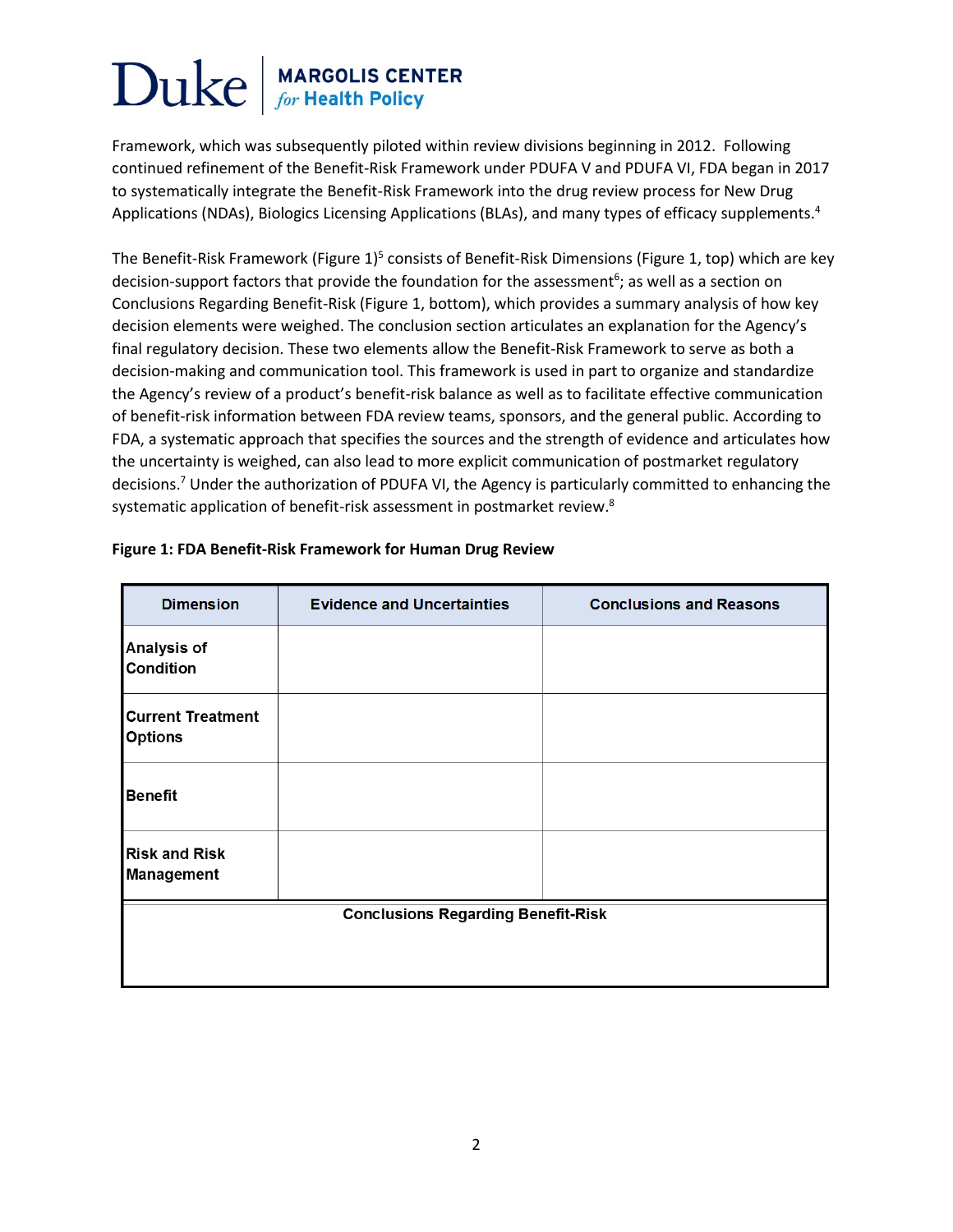## Duke **MARGOLIS CENTER**<br>for Health Policy

#### **Patient Focused Drug Development and Benefit-Risk Assessment**

Patients are uniquely positioned to inform regulatory understanding of the therapeutic context for drug development and evaluation. Patient experience data can be used to support trial design, can be collected throughout product development, and can also be leveraged for use in benefit-risk assessment and regulatory review.<sup>9</sup> Information on how patients experience disease symptoms can provide valuable insight about the clinical context of a disease to sponsors and FDA review teams alike. Additionally, the collection of preference and risk tolerance information from patients can be used to understand the benefits of new products and therapeutic alternatives and is particularly useful in regulatory decisionmaking for products with complex benefit-risk considerations.<sup>10</sup>

Accordingly, FDA has been implementing a systematic approach to facilitate the collection and meaningful incorporation of patient and caregiver input into regulatory decision-making.<sup>11</sup> Beginning in 2012 under PDUFA V, FDA began conducting multiple disease-specific patient focused drug development (PFDD) meetings to gather information on the patient perspective and experience. By the end of 2017, twenty-four FDA-led meetings had been conducted and the Agency had formally introduced a mechanism for externally-led PFDD meetings to inform FDA decision-making in additional disease areas.<sup>12,13</sup> FDA continues to advance PFDD through  $21^{st}$  Century Cures and PDUFA VI commitments, which require that FDA develop multiple guidances on the collection and use of patient experience data. 14

The value of patient input is also recognized by the pharmaceutical industry and, accordingly, sponsors have undertaken the evaluation of several approaches to the solicitation and use of patient experience data in product development.<sup>15</sup> Sponsors are exploring the use of methodologies and tools to obtain and integrate patient input including, preference assessments, patient reported outcome (PRO) measures, and discussions with patient advocacy groups.<sup>16</sup> Each of these tools has utility in the collection of patient experience data and should be designed and implemented to capture data from heterogeneous target populations with a mix of differing preferences. Consideration of patient preferences in benefit-risk assessment must account for the fact that the interpretation of benefit and risk is subjective and risk tolerance may differ amongst patients, providers, sponsors, and regulators.

#### **Next Steps for FDA Benefit-Risk Assessment**

Benefit-risk assessment is foundational to drug development, review, and regulation, and FDA's benefitrisk framework helps support this assessment throughout the drug lifecycle. FDA has made progress with respect to the systematic integration of the benefit-risk framework in its regulatory decisionmaking process—over 87% of the product review documents assessed by a third-party evaluator contained a benefit-risk framework.<sup>17</sup> The Agency's completed benefit-risk frameworks also received, on average, good or excellent ratings for clarity in the same third-party evaluation.<sup>18</sup>

FDA will continue the implementation and refinement of its benefit-risk framework in part by undertaking initiatives to incorporate the patient voice in decision-making and by improving the accessibility and clarity of benefit-risk assessment. As part of this continued refinement, FDA will continue exploring quantitative or formal decision-analysis approaches with the potential to add value to the Agency's benefit-risk assessment, particularly for products with complex benefit-risk considerations. <sup>19</sup> For example, quantitative methods may be able to provide additional insight to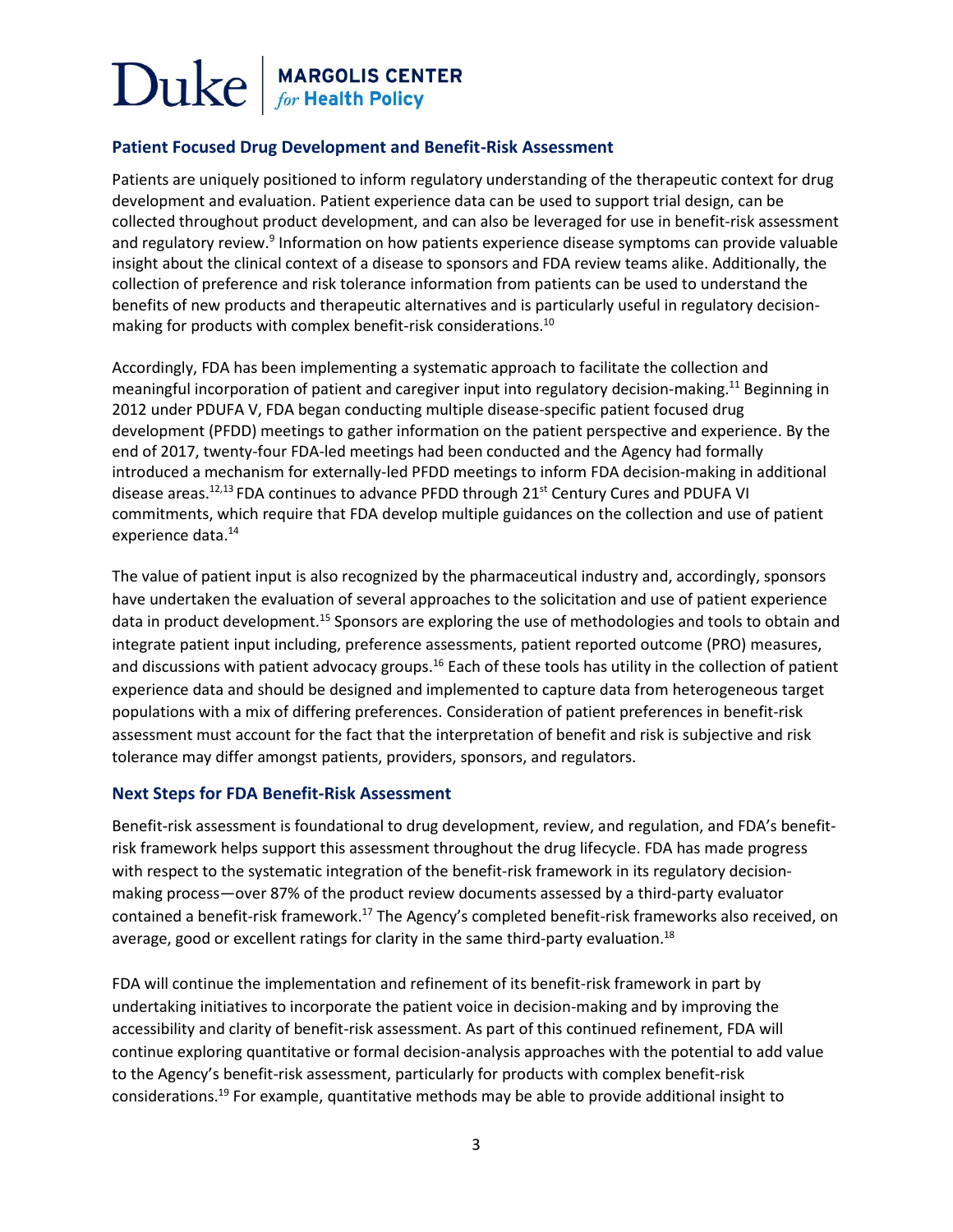## **MARGOLIS CENTER**<br>for Health Policy Duke

support decision-making when there are significant uncertainties about a product's benefit-risk profile, benefits and risks are difficult to compare, heterogeneous effects are anticipated or observed for different patient subgroups, or there are many different (and potentially conflicting) sources of benefitrisk information to consider. Going forward, the Agency will continue to implement a quantitative benefit-risk module as part of training for the review of biologics and will take steps towards the evaluation and provision of quantitative tools (such as value trees, forest plots, and quantitative benefitrisk assessment models) for use in broader, agency-wide efforts.<sup>20</sup> Finally, as part of PDUFA VI, the Agency has committed to enhancing the implementation of its benefit risk framework in the postmarket setting and to issuing draft guidance to clarify key benefit-risk considerations weighed throughout the product life cycle.

<sup>11</sup> CDER Patient-Focused Drug Development.

https://www.fda.gov/drugs/developmentapprovalprocess/ucm579400.htm

<sup>12</sup> Patient-Focused Drug Development: Disease Area Meetings Held in Fiscal Years 2013-2017.

https://www.fda.gov/ForIndustry/UserFees/PrescriptionDrugUserFee/ucm347317.htm

<sup>13</sup> Externally-led Patient-Focused Drug Development Meetings.

https://www.fda.gov/ForIndustry/UserFees/PrescriptionDrugUserFee/ucm453856.htm

<sup>14</sup> FDA Patient-Focused Drug Development Guidance Series for Enhancing the Incorporation of the Patient's Voice in Medical Product Development and Regulatory Decision Making.

https://www.fda.gov/Drugs/DevelopmentApprovalProcess/ucm610279.htm

<sup>15</sup> European Medicines Agency, "The Patient's Voice in the Evaluation of Medicines."

<sup>16</sup> Biotechnology Innovation Organization, "A Lifecycle Approach to FDA's Structured Benefit-Risk Assessment Framework."

<sup>17</sup> U.S. Food and Drug Administration, "Public Meeting on Benefit-Risk Assessments in Drug Regulatory Decision-Making."

 $18$  Ibid.

 $\overline{\phantom{a}}$ 

<sup>19</sup> "Duke University, Robert J. Margolis, MD, Center for Health Policy, 'Structured Benefit Risk Assessment Meeting Summary.'"

<sup>&</sup>lt;sup>1</sup> U.S. Food and Drug Administration, "PDUFA VI Implementation Plan: Benefit-Risk Assessment in Drug Regulatory Decision-Making."

 $2$  U.S. Food and Drug Administration, "PDUFA V Implementation Plan: Structured Approach to Benefit-Risk Assessment In Drug Regulatory Decision-Making."

<sup>3</sup> Duke University, Robert J. Margolis, MD, Center for Health Policy, "Structured Benefit Risk Assessment Meeting Summary."

<sup>4</sup> U.S. Food and Drug Administration, "PDUFA VI Implementation Plan: Benefit-Risk Assessment in Drug Regulatory Decision-Making."

<sup>5</sup> Biotechnology Innovation Organization, "A Lifecycle Approach to FDA's Structured Benefit-Risk Assessment Framework."

<sup>6</sup> U.S. Food and Drug Administration, "PDUFA V Implementation Plan: Structured Approach to Benefit-Risk Assessment In Drug Regulatory Decision-Making."

<sup>7</sup> U.S. Food and Drug Administration, "PDUFA V Implementation Plan: Structured Approach to Benefit-Risk Assessment In Drug Regulatory Decision-Making."

<sup>&</sup>lt;sup>8</sup> U.S. Food and Drug Administration, "PDUFA VI Implementation Plan: Benefit-Risk Assessment in Drug Regulatory Decision-Making."

<sup>9</sup> U.S. Food and Drug Administration, "Patient-Focused Drug Development: Collecting Comprehensive and Representative Input."

<sup>10</sup> Medical Device Innovation Consortium (MDIC), "Patient Centered Benefit‐Risk Project Report: A Framework for Incorporating Information on Patient Preferences Regarding Benefit and Risk into Regulatory Assessments of New Medical Technology"